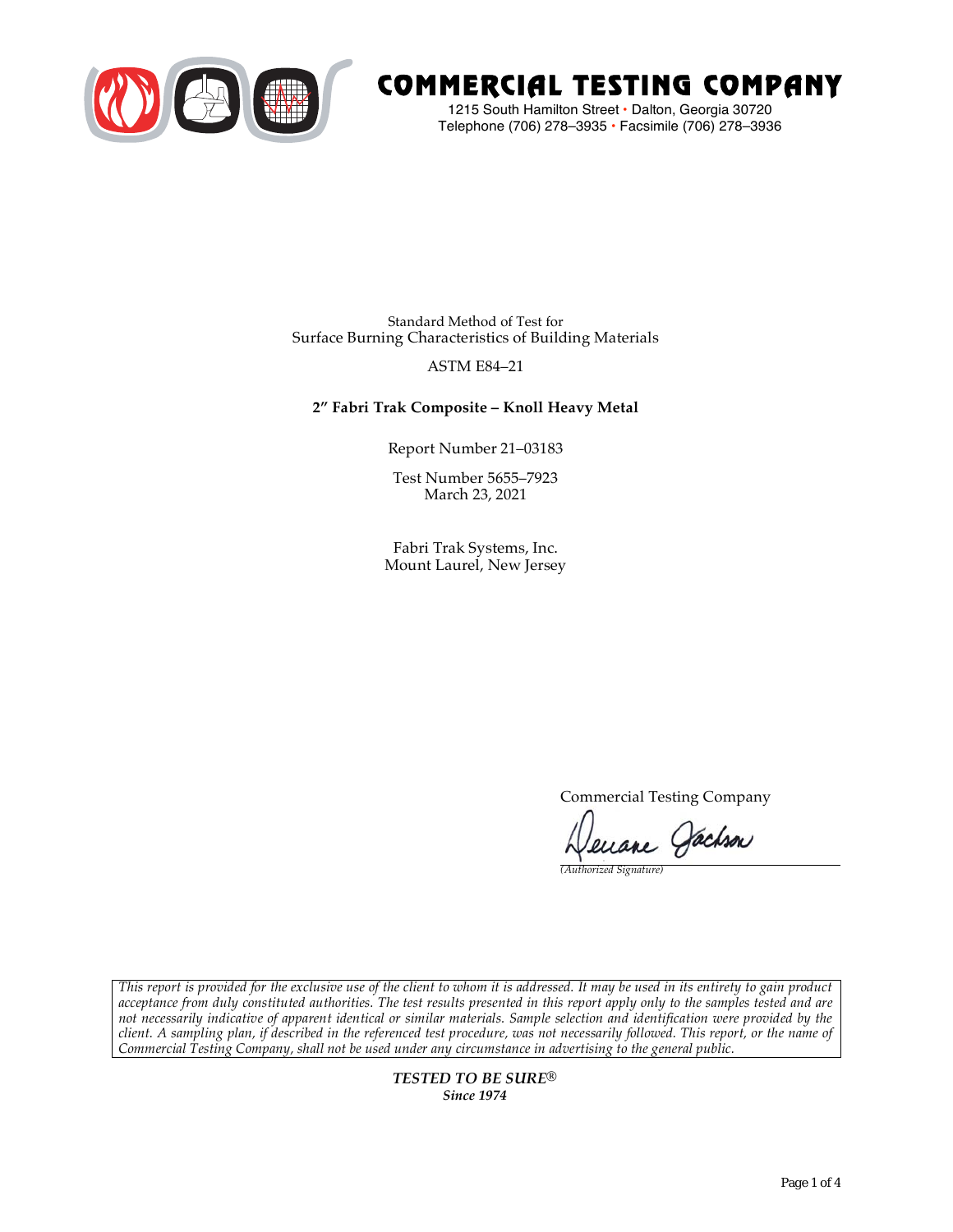### **INTRODUCTION**

This report is a presentation of results of a surface flammability test on a material submitted by Fabri Trak Systems, Inc., Mount Laurel, New Jersey.

The test was conducted in accordance with the ASTM International fire-test-response standard E84–21, *Surface Burning Characteristics of Building Materials*, sometimes referred to as the Steiner tunnel test. ASTM E84 is an American National Standard (ANSI) and has been approved for use by agencies of the Department of Defense. The ASTM E84 test method is the technical equivalent of UL No. 723. The test is applicable to exposed interior surfaces such as walls and ceilings. The test is conducted with the specimen in the ceiling position with the surface to be evaluated face down toward the ignition source. Thus, specimens shall either be self-supporting by its own structural quality, held in place by added supports along the test surface, or secured from the back side.

This standard is used to measure and describe the response of materials, products, or assemblies to heat and flame under controlled conditions, but does not by itself incorporate all factors required for firehazard or fire-risk assessment of the materials, products, or assemblies under actual fire conditions.

#### **PURPOSE**

The purpose of the test is to provide only the comparative measurements of surface flame spread and smoke development of materials with that of select grade red oak and fiber–reinforced cement board, Grade II, under specific fire exposure conditions with the smoke area of heptane used to establish the smoke-developed index. The test exposes a nominal 24-foot long by 20-inch wide test specimen to a controlled air flow and flaming fire adjusted to spread the flame along the entire length of a red oak specimen in  $5\frac{1}{2}$  minutes. During the 10-minute test duration, flame spread over the specimen surface are measured and recorded. Test results are calculated relative to red oak, which has an arbitrary rating of 100, and fiber–reinforced cement board, Grade II, which has a rating of 0. The 100 smoke-developed index is calculated using the smoke area of heptane.

The test results are expressed as Flame Spread Index and Smoke-Developed Index. The Flame Spread Index is defined in ASTM E176 as "a number or classification indicating a comparative measure derived from observations made during the progress of the boundary of a zone of flame under defined test conditions." The Smoke-Developed Index, a term specific to ASTM E84, is defined as "a number or classification indicating a comparative measure derived from smoke obscuration data collected during the test for surface burning characteristics." There is not necessarily a relationship between the two measurements.

The method does not provide for measurement of heat transmission through the surface tested, the effect of aggravated flame spread behavior of an assembly resulting from the proximity of combustible walls and ceilings, or classifying a material as noncombustible solely by means of a Flame Spread Index.

The zero reference and other parameters critical to furnace operation are verified on the day of the test by conducting a 10–minute test using 1/4–inch fiber–reinforced cement board, Grade II. Periodic tests using NOFMA certified 23/32–inch select grade red oak flooring provide data for the 100 flame spread reference with heptane providing data for calculating the 100 smoke-developed index. These procedures are more fully described in Section 7of the E84 Standard.

#### **TEST SAMPLE**

The test sample, selected by the client, was identified as **2" Fabri Trak Composite – Knoll Heavy Metal**, (Panel Composite: 2" Fiberglass, 2SFE.20, 2SJT.20, 5/8" Type X Gypsum Board). Three test panels, each measuring two feet wide by eight feet in length, were received. They were physically self-supporting and required no additional sample preparation. The panels were transferred to storage racks and conditioned to equilibrium in an atmosphere with the temperature maintained at  $71 \pm 2$ °F and the relative humidity at  $50 \pm 5$  percent. For testing, the panels were placed end-to-end on the ledges of the tunnel furnace to make up the necessary 24-foot test sample and the test conducted with no auxiliary support mechanism.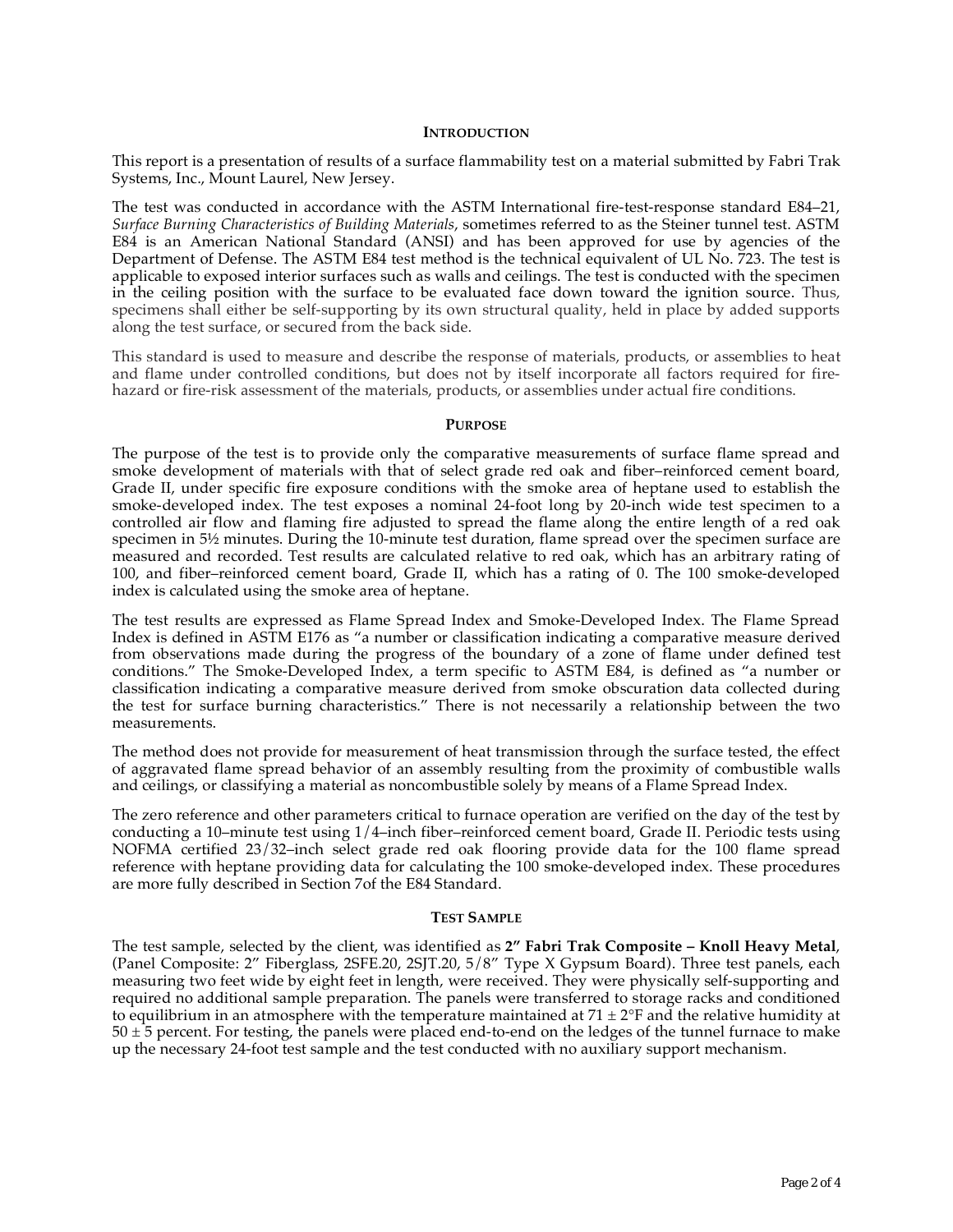### **TEST RESULTS**

The test results, calculated on the basis of observed flame propagation and the integrated area under the recorded smoke density curve, are presented below. The Flame Spread Index obtained in E84 is rounded to the nearest number divisible by five. Smoke-Developed Indices are rounded to the nearest number divisible by five unless the Index is greater than 200. In that case, the Smoke-Developed Index is rounded to the nearest 50 points. The rounding procedures are more fully described in Sections 9.1, 9.2, and X3 of the E84 Standard. The flame spread and smoke development data are presented graphically at the end of this report.

| <b>Test Specimen</b>                           | Flame Spread Index | Smoke-Developed Index |
|------------------------------------------------|--------------------|-----------------------|
| Fiber-Reinforced Cement Board, Grade II        |                    |                       |
| Red Oak Flooring                               | 100                |                       |
| Heptane, (HPLC) Grade                          |                    | 100                   |
| 2" Fabri Trak Composite - Knoll Heavy<br>Metal | 20                 | 400                   |

#### **OBSERVATIONS**

Specimen ignition over the burners occurred at 0.05 minute. Surface flame spread was observed to a maximum distance of 5.11 feet beyond the zero point at 7.88 minutes. The maximum temperature recorded during the test was 604°F. For information purposes, the actual (unrounded) Flame Spread and Smoke-Developed Indices were 19.0 and 411.7 respectively.

#### **CLASSIFICATION**

The Flame Spread Index and Smoke-Developed Index values obtained by ASTM E84 tests are frequently used by code officials and regulatory agencies in the acceptance of interior finish materials for various applications. The most widely accepted classification system is described in the National Fire Protection Association publication NFPA 101 *Life Safety Code*, where:

| Class A | 0 – 25 Flame Spread Index             | 0 – 450 Smoke-Developed Index   |
|---------|---------------------------------------|---------------------------------|
|         | Class B $26 - 75$ Flame Spread Index  | $0 - 450$ Smoke-Developed Index |
|         | Class C $76 - 200$ Flame Spread Index | 0 – 450 Smoke-Developed Index   |

Class A, B, and C correspond to Type I, II, and III respectively in other codes. They do not preclude a material being otherwise classified by the authority of jurisdiction.